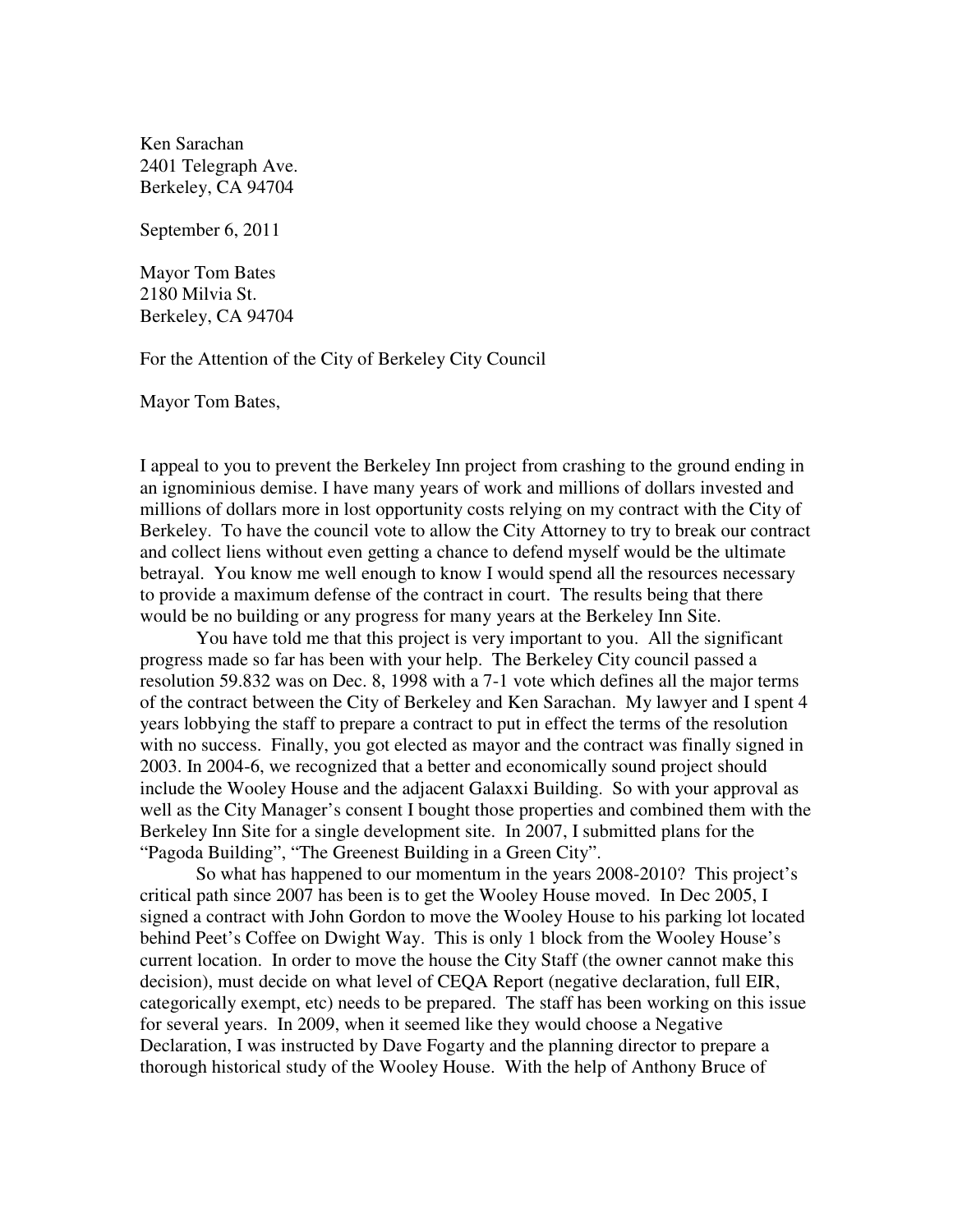BAHA and Dave Fogarty, we prepared a long exhaustive report which includes everything that is known about the history and architecture of the Wooley House. This whole delay in the Pagoda Project is really due to the Planning Departments' lack of competence to make a decision and get work done. I have tried several times to convince the Planning Department to allow me to hire the consultant to do the CEQA report. My "partner" Dana Ellsworth was allowed to hire her own consultant and did her own CEQA study several years ago for moving the "Blood House" to Dwight Way. She now is several years ahead of the City of Berkeley Staff and extremely eager to get her project back on track. It has been suggested by Dana and John Gordon and others that I hire the same consultant that Dana used in her CEQA Report for the Blood house. He is already familiar with every aspect and local condition and could quickly together with my historical study of the Wooley house do any type of CEQA study that the City Attorney and Planning Director instructed him to do. This whole CEQA impasse could easily have been completed and resolved 2 or 3 years ago. Instead, Dan Marks decided that I could not be trusted with expediting these matters. He decided that he must make all decisions regarding choosing the consultant. Finally, last year after several preliminary meetings held by staff, John Gordon and I were invited to a meeting with members of the planning, legal staff as well as other staff members in November 2010. At this meeting, it was decided that I should pay a \$25,000 deposit to allow the city to hire a consultant to prepare the CEQA documents. On July 28, 2011, I received a letter from Greg Powell. The first paragraph of this letter documents the monies that have been paid to the City of Berkeley.

In August, I talked to Greg Powell. He said he was curious and eager to see my new design. I said I would have plans for him to see by the end of August. It was a short but friendly conversation, no ultimatums, no foreshadowing of the meeting you are having today. On Aug 26, I emailed Greg Powell that I had plans ready to show him. He emailed back the next day that I should just email the plans to him. So this was done in full compliance to his letter.

I think the whole "crisis" starting in April 2011, is a communication problem. In April, I met with Dave Fogarty for probably the 50th time about the Wooley House. Dave and I have known each other for many years; he as always has been a liaison between me and the City Staff. I trust Dave Fogarty and consider him a friend of mine. I said Dave; it's been more than four years since I created the Pagoda Design. A lot has changed since 2001 with both the economy of Telegraph Ave and I am older. I think I'm coming around to your views and the city manager views on the project. The new design would have 10-15 more apartment units. The massing would be a rectangular solid instead of an inefficient low density unusual design as in the "Pagoda" plans. The new building design would be a U-shape with the open part facing south just like in the old Berkeley Inn. The greater number of apartment units would make the project more acceptable to banks for financing and appeal to other developers. And actually there would be more square footage for green open space on the roof. Dave said something like what do you want me to do with this. I said," Dave, here is my problem. I'm supposed to complete the remaining miscellaneous items on the 'Pagoda Project' for Zack Cowen in 60 days but Robert McGillis has a full time day job now. So should I have him work on the "Pagoda" items or the new design which you and I now prefer? Dave said he would get back to me. A few days later he told me to work on the new design and to go see Patrick